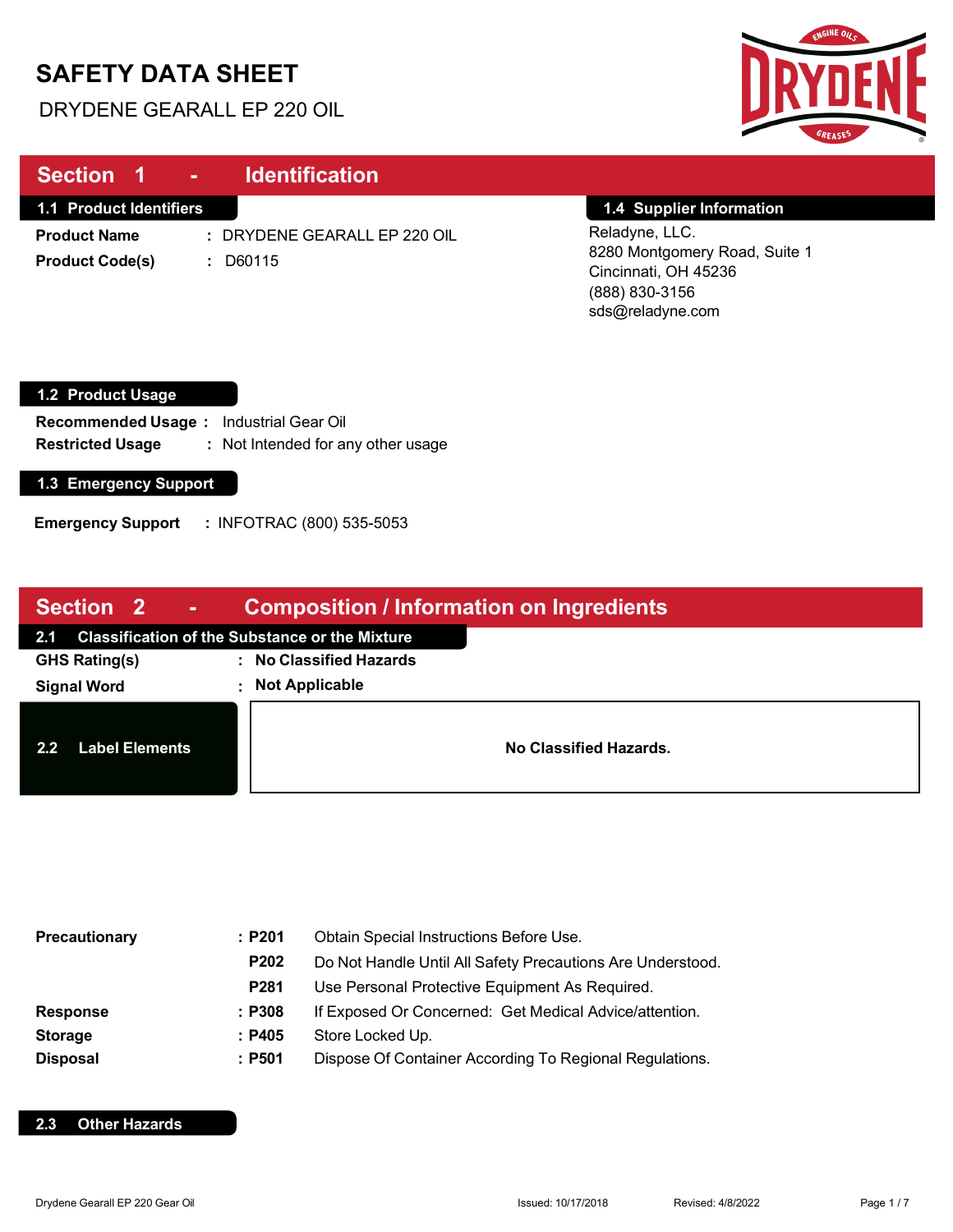| 3.1 Substance Details                     |            |         |
|-------------------------------------------|------------|---------|
| <b>Chemical Name</b>                      | CAS#       | %Weight |
| <b>BASE OIL SEVERELY REFINED</b>          | 64742-65-0 | 83.0    |
| RESIDUAL OILS, PETROLEUM, SOLVENT-DEWAXED | 64742-62-7 | 15.0    |

| INERT | The remaining percentage are not listed as Physical or Health Hazards (29 CFR 1910.1200) | 2.0 |
|-------|------------------------------------------------------------------------------------------|-----|

Products containing mineral oil with less than 3% DMSO extract as measured by IP-346.

| <b>Section</b>                       | <b>First Aid Measures</b>                                                                                                                                                                                                                                                                                                                                                                                                                                                                  |
|--------------------------------------|--------------------------------------------------------------------------------------------------------------------------------------------------------------------------------------------------------------------------------------------------------------------------------------------------------------------------------------------------------------------------------------------------------------------------------------------------------------------------------------------|
| <b>First Aid Measures</b><br>4.1     |                                                                                                                                                                                                                                                                                                                                                                                                                                                                                            |
| <b>Eye Contact</b>                   | : Immediately flush eyes with plenty of water occasionally lifting the upper and lower eyelids.<br>Check for and remove any contact lenses. Continue to rinse for atleast 20 minutes. Get<br>Medical Attention.                                                                                                                                                                                                                                                                            |
| <b>Inhalation</b>                    | : Remove victim to fresh air and keep at rest in a position comfortable for breathing. If breathing<br>is irregular or if respiratory arrest occurs, provide artificial respiration or oxygen by trained<br>personnel. It may be dangerous to the person providing aid to give mouth to mouth<br>resuscitation. Maintain an open airway. Get medical attention if symptoms occur.                                                                                                          |
| Ingestion                            | : Wash out mouth with water. If material has been swallowed and the exposed person is<br>conscious, give small quantities of water to drink. Stop if the exposed person feels sick as<br>vomiting may be dangerous. Do not induce vomiting unless directed to do so by medical<br>personnel. If vomiting occurs, the head should be kept low so that vomit does not enter the<br>lungs. Never give anything by mouth to an unconscious person. get medical attention if<br>symptoms occur. |
| <b>Symptoms &amp; Effects</b><br>4.2 |                                                                                                                                                                                                                                                                                                                                                                                                                                                                                            |
| <b>To Physician</b>                  | : Treat symptomatically. Contact poison specialist if product has been ingested.                                                                                                                                                                                                                                                                                                                                                                                                           |
| <b>Specific Treatment</b>            | : No Specific Treatment.                                                                                                                                                                                                                                                                                                                                                                                                                                                                   |
| <b>Medical Attention</b><br>4.3      |                                                                                                                                                                                                                                                                                                                                                                                                                                                                                            |
| <b>Protection of First Aiders</b>    | No action should be taken involving any personal risk or without suitable training. It<br>may be dangerous to the person providing aid to give mouth-to-mouth resuscitation.                                                                                                                                                                                                                                                                                                               |
| <b>Note To Doctor</b>                | : Aspiration during swallowing or vomiting may severely damage the lungs. If evacuation<br>of stomach contents is necessary, use method least likely to cause aspiration.                                                                                                                                                                                                                                                                                                                  |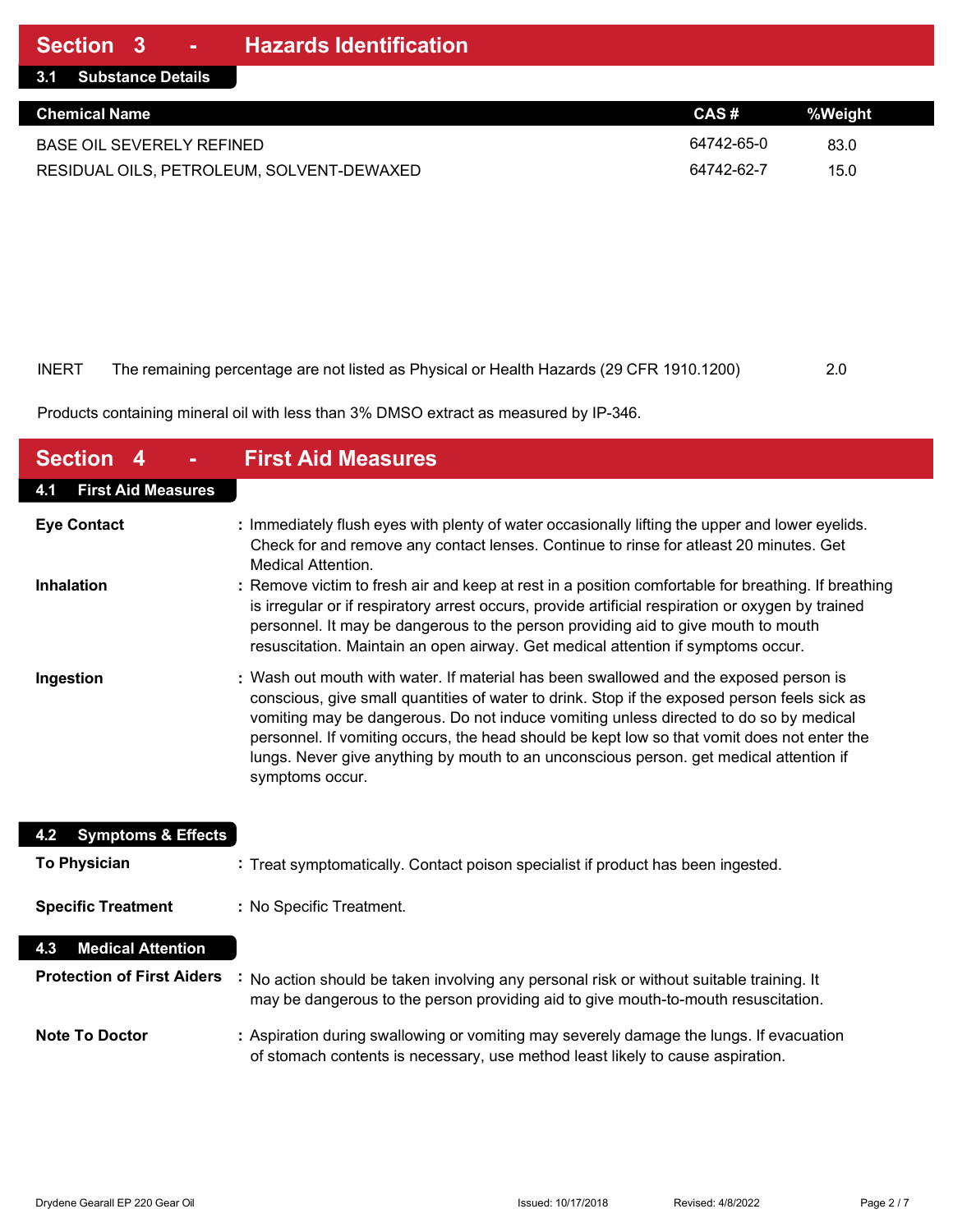## **Section 5 - Fire Fighting**

| UUUNUI V                                             |                                                                                                                                                                                                                                                                                                                                                                                                                                                                  |
|------------------------------------------------------|------------------------------------------------------------------------------------------------------------------------------------------------------------------------------------------------------------------------------------------------------------------------------------------------------------------------------------------------------------------------------------------------------------------------------------------------------------------|
| <b>Extinguishing Media</b><br>5.1                    |                                                                                                                                                                                                                                                                                                                                                                                                                                                                  |
| Suitable Media<br><b>Unsuitable Media</b>            | : CO2, Dry chemical, or Foam. Water can be used to cool and protect product. Do not use<br>water jet as an extinguisher, it will spread the fire.                                                                                                                                                                                                                                                                                                                |
| <b>Specific Hazards</b><br>5.2                       |                                                                                                                                                                                                                                                                                                                                                                                                                                                                  |
| <b>Specific hazards</b><br>arising from this product | : When heated, hazardous gases may be released including: sulfur dioxide. A solid stream of<br>water will spread the burning material. Material creates a special hazard because it floats on<br>water. This material creates a special hazard because it floats on water. This material is<br>harmful to aquatic life. Any fire water contaminated with this material must be contained and<br>prevented from being discharged to any waterway, sewer or drain. |
| <b>Firefighters Advice</b><br>5.3                    |                                                                                                                                                                                                                                                                                                                                                                                                                                                                  |
| <b>Special protective</b><br>equipment               | : Fire Equipment Information: Fire-fighters should wear appriovirate protective equipment and<br>sel contained breathing apparatus (SCBA) with a full face -piece operated in positive<br>pressure mode.                                                                                                                                                                                                                                                         |

## **Section 6 - Accidental Release Measures**

#### **6.1 Personal precautions, protective equipment**

**General Measures :** No health affects expect from the cleanup of this material if contact can be avoided. Follow personal protect equipment recommendations found in section 8 of this SDS.

#### **6.2 Environmental Precautions**

**Non-Emergency Personnel :** Avoid dispersal of spilled material and runoff and contact with soil , waterways, drains and sewers. Inform authorities if the product has caused environmental pollution Water Polluting Material may be harmful to the environment if released in large quantities.

| 6.3 Materials & Methods to Contain and Cleanup |                                                                                                                                                                                                                                                                                                                                                                                                                                                                                                                                   |
|------------------------------------------------|-----------------------------------------------------------------------------------------------------------------------------------------------------------------------------------------------------------------------------------------------------------------------------------------------------------------------------------------------------------------------------------------------------------------------------------------------------------------------------------------------------------------------------------|
| <b>Reference Section 8</b>                     | : Follow all protective equipment recommendations provided in Section 8.                                                                                                                                                                                                                                                                                                                                                                                                                                                          |
| <b>Spill Control Measures</b>                  | : Prevent the spread of any spill to minimize harm to human health and the environment if<br>safe to do so. Wear complete and proper personal protective equipment following the<br>recommendation of Section 8 at a minimum. Dike with suitable absorbent material like<br>granulated clay. Dispose of according to Federal, State, Local, or Provincial regulations.<br>Used fluid should be disposed of at a recycling center.                                                                                                 |
|                                                | Containment and Cleanup: Stop leak if without risk. Move containers from spill area. Approach release from upwind.<br>Prevent entry into sewers, water courses, basements or confined areas. Wash spillage's<br>with noncombustible, absorbent material e.g. sand earth vermiculite or diatomaceous earth<br>and place in container for disposal according to local regulations. Dispose of via licensed<br>waste disposal contractor. Contaminated absorbent material may pose the same threat<br>hazard as the spilled product. |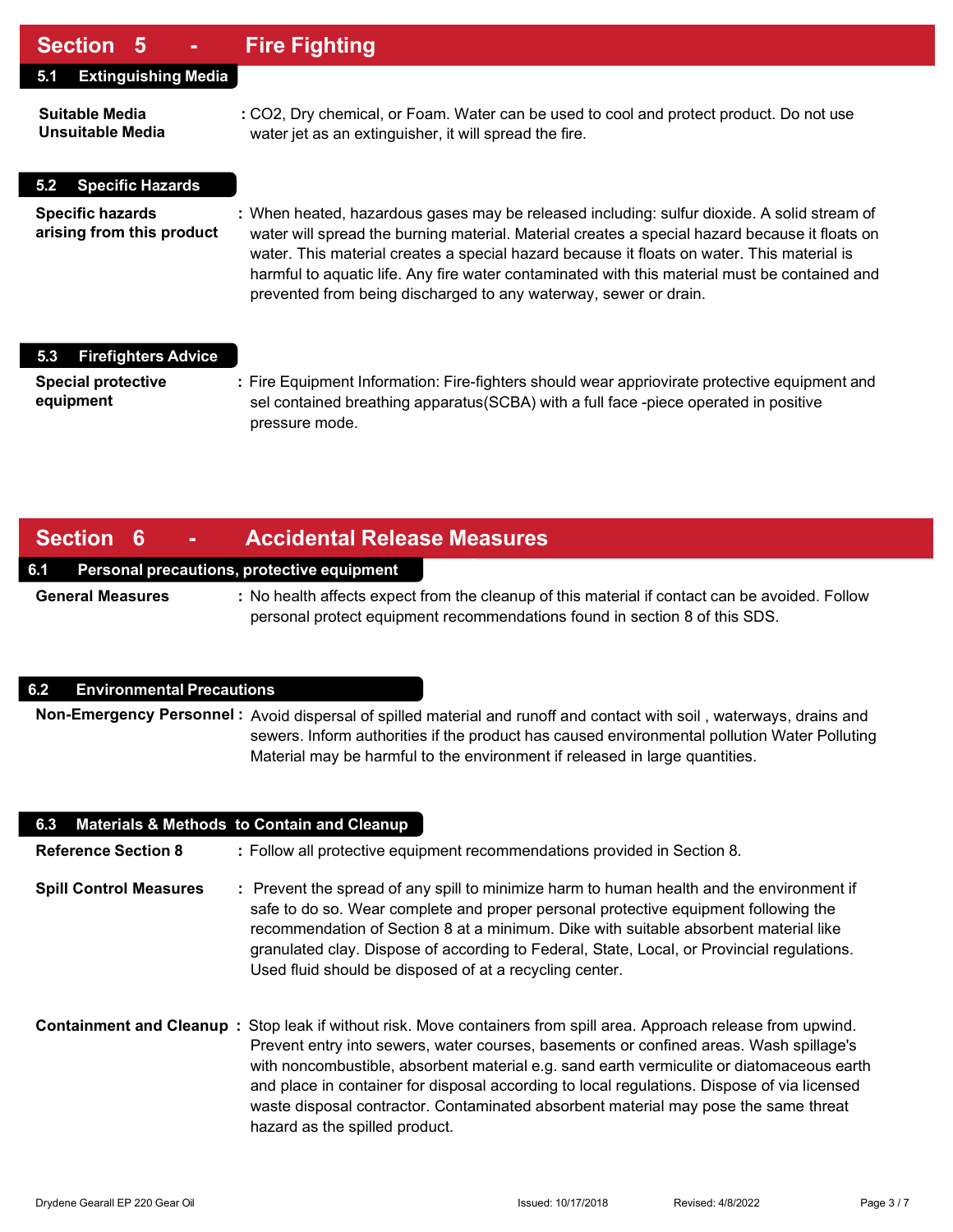| <b>Section 7</b> | <b>Handling &amp; Storage</b> |
|------------------|-------------------------------|
|------------------|-------------------------------|

**7.1 Safe Handling**

**Personal Protective :** Put on appropriate personal protective equipment (see section 8). Do not ingest. Avoid **Equipment** contact with eyes, skin and clothing. Avoid breathing vapor or mist. Avoid release to the environment. Keep in the original container or an approved alternative made from a compatible material, keep lid tightly closed when not in use. Empty containers retain product residue and can be hazardous. Do not reuse container.

#### **7.2 Safe Storage**

**Required conditions :** Odorous and toxic fumes may form from the decomposition of this product if stored at temperatures in excess of 113 deg F (45 deg C) for extended periods of time or if heat sources in excess of 250 deg F (121 deg C) are used. Store away from incompatible materials. See section 10 for incompatible materials.

#### **7.3 Specific End Use**

**Designed Purpose :** This product is designed for use as a Industrial Gear Oil

| <b>Section 8</b> | <b>Exposure Control</b><br>$\mathbf{m} \in \mathbb{R}^n$  |                        |               |
|------------------|-----------------------------------------------------------|------------------------|---------------|
| <b>CAS</b>       | 8.1 United States Exposure Limits<br><b>Chemical Name</b> | <b>Exposure Limits</b> | <b>Source</b> |
| 64742-65-0       | Distillates, petroleum, solvent-dewaxed                   | 5mg/m3                 | <b>IUCLID</b> |

| <b>Exposure Controls</b><br>8.2                 |                                                                                                                                                                                                                                                                                                                                                                                  |
|-------------------------------------------------|----------------------------------------------------------------------------------------------------------------------------------------------------------------------------------------------------------------------------------------------------------------------------------------------------------------------------------------------------------------------------------|
| <b>Engineering Controls</b>                     | : Material should be handled in enclosed vessels and equipment, in which case general room<br>ventilation should be sufficient. Local exhaust ventilation should be used at points where dust,<br>mist, vapors or gases can escape into the room air. No special requirements under ordinary<br>conditions of use and with adequate ventilation.                                 |
| <b>Enviromental Exposure</b><br><b>Controls</b> | : General room ventilation should be satisfactory. Local exhaust ventilation may be necessary if<br>misting is generated.                                                                                                                                                                                                                                                        |
| <b>Hygeine Measures</b>                         | : Always observe good personal hygiene measures, such as washing after handling the material<br>and before eating, drinking, and/or smoking. Routinely wash work clothing to remove<br>contaminants. Discard contaminated footwear that cannot be cleaned.                                                                                                                       |
| <b>Eye / Face Protection</b>                    | : If contact is likely, safety glasses with side shields are recommended.                                                                                                                                                                                                                                                                                                        |
| <b>Skin / Hand Protection</b>                   | : Butyl rubber. Use nitrile or neoprene gloves. Use good industrial hygiene practices. In case of<br>skin contact, wash hands and arms with soap and water. Use caution when opening manway<br>covers of storage and transportation containers. 3-nitroaniline crystals may be present on the<br>interior surface of these openings. 3-nitroaniline is toxic by dermal exposure. |
| <b>Respiratory Protection</b>                   | : Use a properly fitted air purifying or supplied air respirator complying with an approved standard<br>if a risk assessment indicates this a necessary. Respirator selection must be based on known<br>or anticipated exposure levels, the hazards of the product and the safe working limits of the<br>selected respirator.                                                    |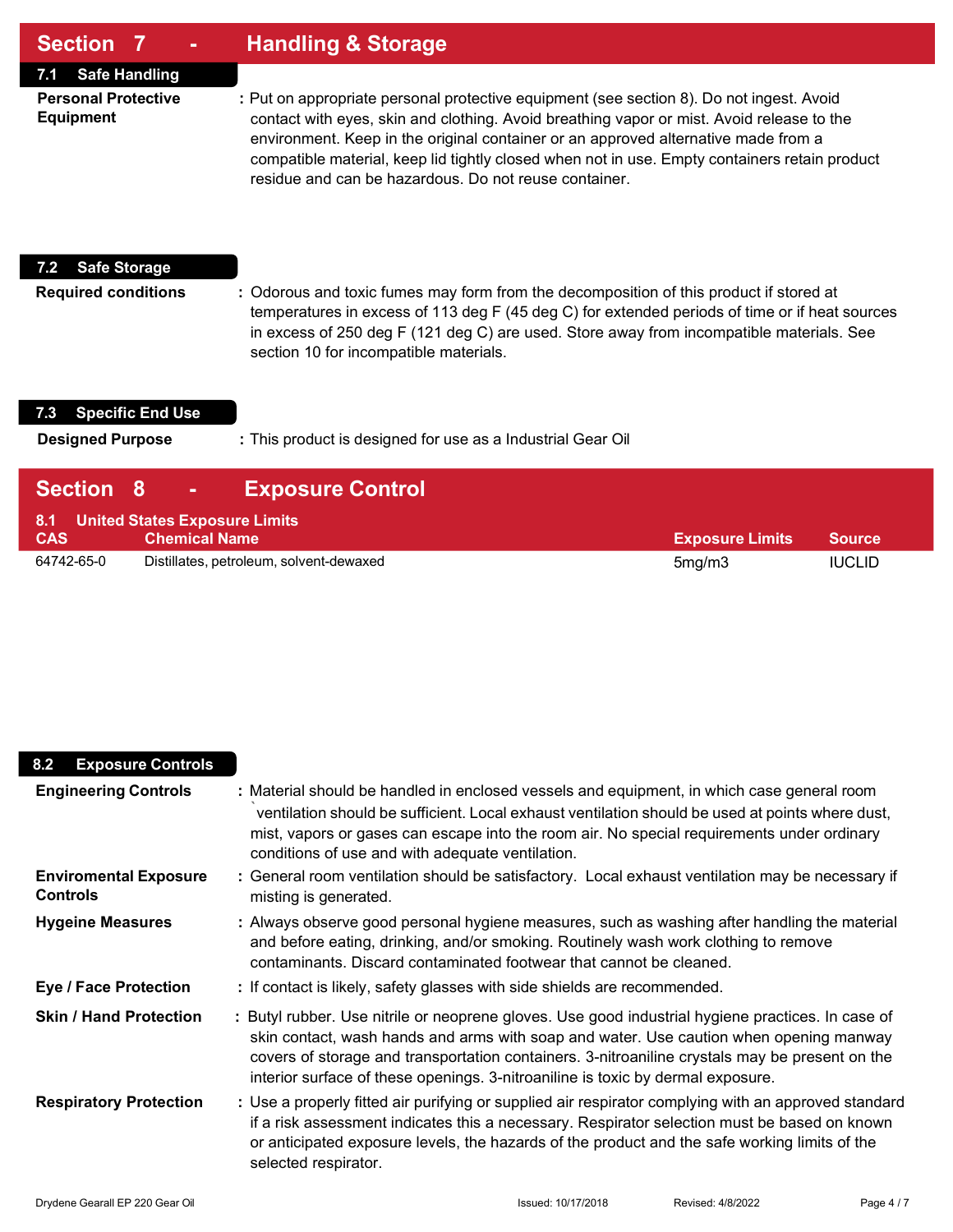## **Section 9 - Physical & Chemical Properties**

### **9.1 Information On Basic Physical and Chemical Properties**

| : Liquid                      |
|-------------------------------|
| : B&C                         |
| : Characteristic of Petroleum |
| : No Data Available           |
| : No Data Available           |
| : No Data Available           |
| : No Data Available           |
| : 209C                        |
| : No Data Available           |
| : No Data Available           |
| : No Data Available           |
| : Not Applicable              |
| : <1 mm Hg                    |
| : > 1                         |
| : 0.88                        |
| : Not Determined              |
| : Not Determined              |
| : Negligible, 0-1%            |
| : No Data Available           |
|                               |

## **Section 10 - Stability & Reactivity**

## **10.1 Material Analysis 10.2 Environmental Reactivity :** No Data Available **Chemical stability :** Stable Under Normal Circumstances. **Possibility of hazardous reactions :** Hazardous polymerization will not occur.

**Conditions to avoid :** Temperatures above the high flash point of this combustible material in combination with sparks, open flames, or other sources of ignition.

- **Incompatible materials :** Strong oxidizing agents
- **Hazardous decomposition products :** Carbon monoxide, Smoke, Carbon monoxide, sulfur oxides, aldehydes, and other petroleum decomposition products in the case of incomplete combustion. Oxides of nitrogen, phosphorus, calcium, copper, magnesium, sodium, and hydrogen sulfide may also be present

## **Section 11 - Toxicological Information**

| 11.1 Toxicological Effects |                                                                                   |
|----------------------------|-----------------------------------------------------------------------------------|
| <b>Ingestion Toxicity</b>  | : No hazard with normal usage.                                                    |
| <b>Skin Contact</b>        | : This material is likely to be slightly irritating to skin based on animal data. |
| <b>Inhalation Toxicity</b> | : No data available.                                                              |
| <b>Eye Contact</b>         | : The material is likely to be irritating to eyes based on animal data.           |
|                            |                                                                                   |

| 11.2 Inhalation Toxicity Data                        |             |          |         |         |
|------------------------------------------------------|-------------|----------|---------|---------|
| <b>CAS</b> Chemical Name                             | <b>Test</b> | Value    | Species | Source  |
| 64742-62-7 Residual oils, petroleum, solvent-dewaxed | Inhalation  | 2.18mg/L | 4h Rat  | NLM CIP |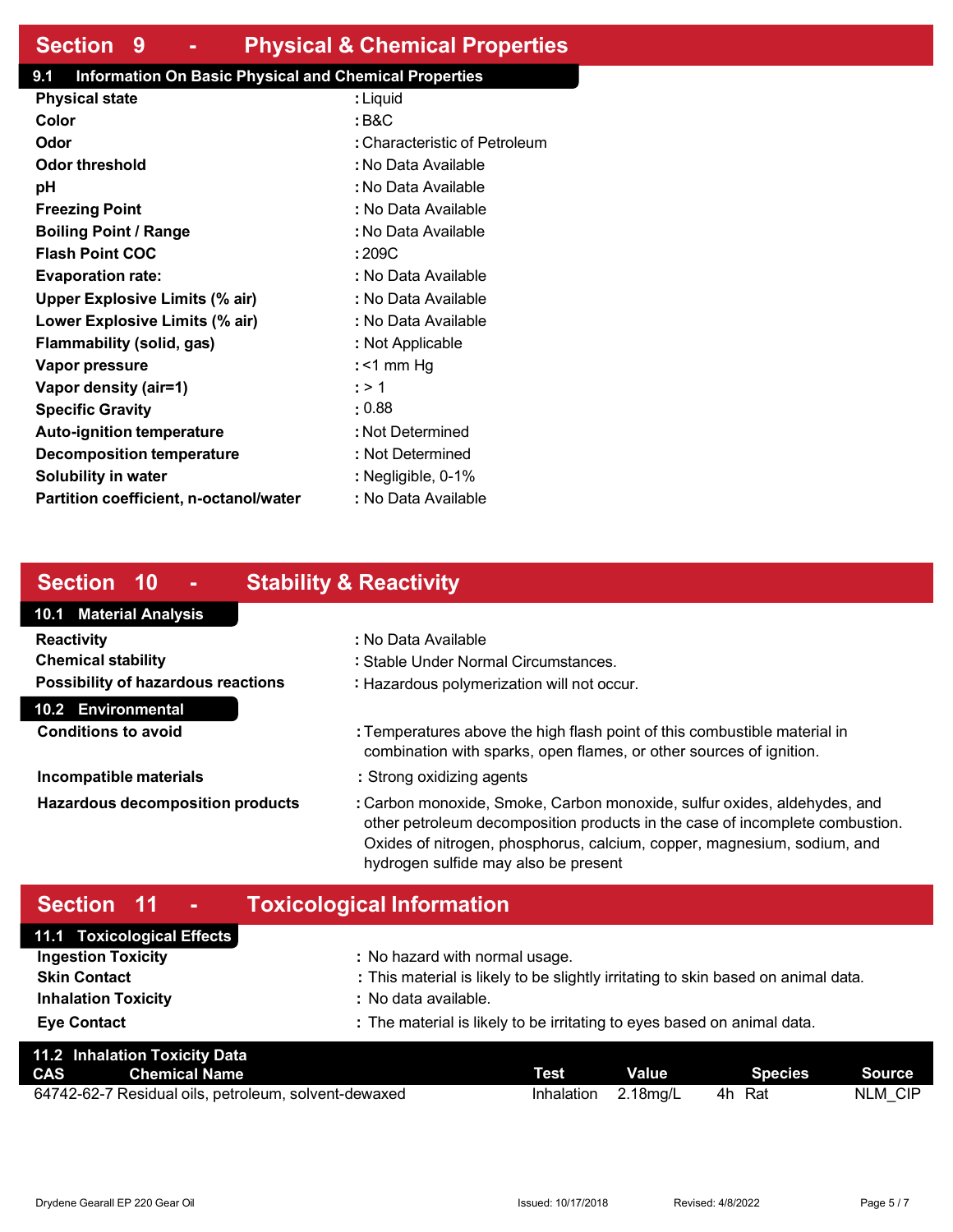| Section 11 - Toxicological Information Continued                    |      |  |                                  |  |
|---------------------------------------------------------------------|------|--|----------------------------------|--|
| 64742-62-7 Residual oils, petroleum, solvent-dewaxed                | LC50 |  | 5000mg/L 96h Oncorhynchus IUCLID |  |
| 64742-65-0 Distillates, petroleum, solvent-dewaxed heavy paraffinic | LC50 |  | 5000mg/L 96h Oncorhynchus IUCLID |  |
|                                                                     |      |  |                                  |  |

| : No data available to indicate product or components may be a skin sensitizer.<br>: No data available to indicate product or any components present at greater |
|-----------------------------------------------------------------------------------------------------------------------------------------------------------------|
| : Not expected to cause cancer. This product meets the IP-346 criteria.<br>: No data available if components greater than 0.1% may cause birth defects.         |
|                                                                                                                                                                 |

# **Section 12 - Ecological Information**

# **12.1 Aquatic Toxicity**

| <b>Acute Aquatic ecotoxicity</b>          | : Non-hazardous under Aquatic Acute Environment category.            |
|-------------------------------------------|----------------------------------------------------------------------|
| <b>Chronic Aquatic ecotoxicity</b>        | : Non-hazardous under Aquatic Chronic Environment category.          |
| <b>Persistence and degradability</b>      | : Biodegrades slowly.                                                |
| <b>Bioaccumulative potential</b>          | : Bioconcentration may occur.                                        |
| <b>Mobility in soil</b>                   | : This material is expected to have essentially no mobility in soil. |
| <b>Results of PBT and vPvB assessment</b> | : Not determined.                                                    |
| Other adverse effects                     | : No data available.                                                 |

|     | 12.2 Ecological Data                                                |      |       |                                   |        |
|-----|---------------------------------------------------------------------|------|-------|-----------------------------------|--------|
| CAS | Chemical Name                                                       | Test | Value | Species                           | Source |
|     |                                                                     |      |       |                                   |        |
|     | 64742-62-7 Residual oils, petroleum, solvent-dewaxed                | EC50 |       | 1000mg/L 48h Daphnia magna IUCLID |        |
|     | 64742-65-0 Distillates, petroleum, solvent-dewaxed heavy paraffinic | EC50 |       | 1000mg/L 48h Daphnia magna IUCLID |        |

| Section 13 -                                                                                                 | <b>Disposal Considerations</b>                                                                                                                                                                                           |
|--------------------------------------------------------------------------------------------------------------|--------------------------------------------------------------------------------------------------------------------------------------------------------------------------------------------------------------------------|
| 13.1 Waste treatment                                                                                         |                                                                                                                                                                                                                          |
| Waste treatment methods<br><b>Disposal Methods</b><br><b>Waste Disposal</b><br><b>Contaminated packaging</b> | : Dispose of according to Federal, State, Local, or Provincial regulations.<br>: Recycle used oil.<br>: Use material is non-hazardous according to environmental regulations.<br>: Recycle containers whenever possible! |
| Section 14 -                                                                                                 | <b>Transportation Information</b>                                                                                                                                                                                        |
| 14.1 U.S. Department of Transportation (DOT)                                                                 |                                                                                                                                                                                                                          |
| 11.2. Chinning Docerintian                                                                                   | $\cdot$ If chinned by land in a packaging boying a capacity of 3.500 gallens or more the                                                                                                                                 |

| 14.2. Shipping Description       | : If shipped by land in a packaging having a capacity of 3,500 gallons or more, the<br>provisions of 49 CFR, Part 130 apply. (Contains oil) International Maritime<br>Dangerous Goods (IMDG)                                                                  |
|----------------------------------|---------------------------------------------------------------------------------------------------------------------------------------------------------------------------------------------------------------------------------------------------------------|
| 14.2. DOT Compliance Note        | : U.S. DOT compliance requirements may apply. See 49 CFR 171.22, 23 & 25.<br>Transport in bulk according to Annex II of MARPOL 73/78 and the IBC Code Not<br>applicable International Civil Aviation Org. / International Air Transport Assoc.<br>(ICAO/IATA) |
| 14.2. DOT Compliance Requirement | : U.S. DOT compliance requirements may apply. See 49 CFR 171.22, 23, 24                                                                                                                                                                                       |